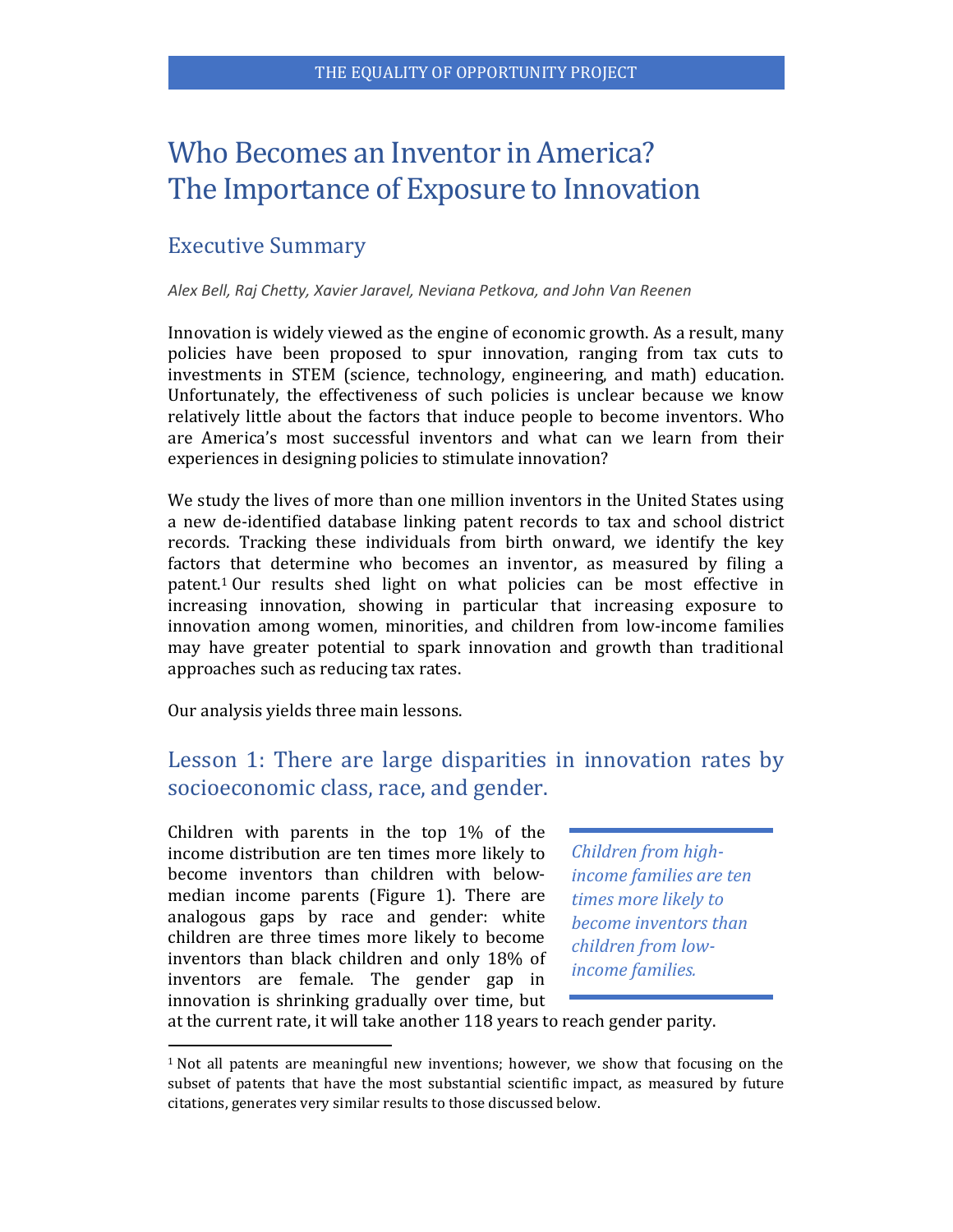

#### Figure 1. Patent Rates vs. Parent Income

Differences in ability, as measured by test scores in early childhood, explain very little of these disparities. Children at the top of their 3rd grade math class are much more likely to become inventors, but only if they come from high-income families (Figure 2). High-scoring children from low-income or minority families are unlikely to become inventors. Put differently, becoming an inventor relies upon two things in America: excelling in math and science *and* having a rich family.

#### Figure 2. Patent Rates vs. 3rd Grade Math Test Scores for Children of Low- vs. High-Income Parents

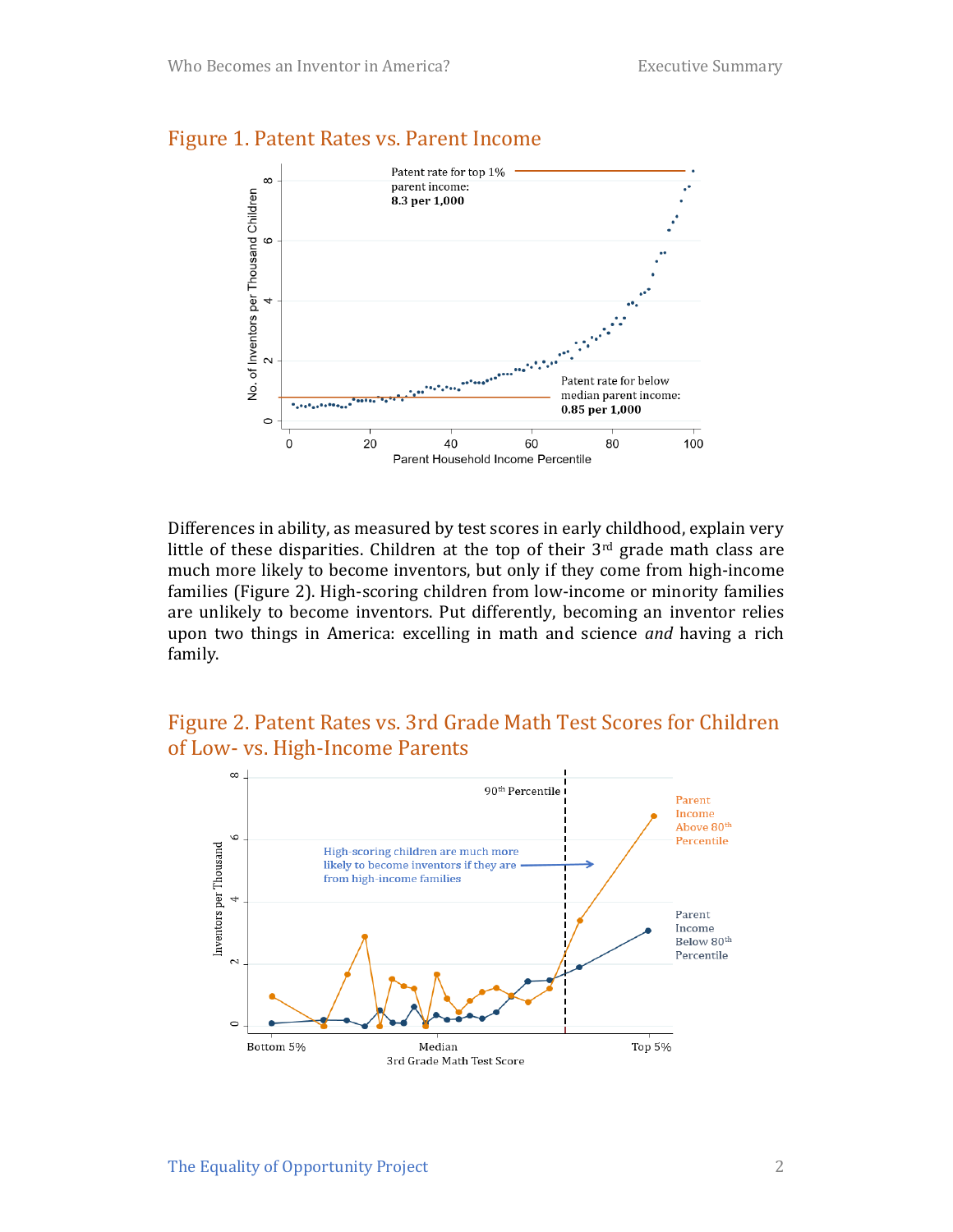The gap in innovation explained by test scores grows in later grades; by  $8<sup>th</sup>$ grade, half of the gap in innovation by income can be explained by differences in test scores. This is because low-income children steadily fall behind their highincome peers over time, perhaps because of differences in their schools and childhood environments. We next turn to analyze what specific environmental factors contribute to these disparities.

# Lesson 2: Exposure to innovation substantially increases the chances that children become inventors.

Children who grow up in areas with more inventors – and are thereby more exposed to innovation while growing up – are much more likely to become inventors themselves. Exposure influences not just whether a child grows up to become an inventor but also the *type* of inventions he or she produces. For example, among people living in Boston, those who grew up in Silicon Valley are especially likely to patent in computers, while those who grew up in Minneapolis – which has many medical device manufacturers – are especially likely to patent in medical devices. Similarly, children whose parents hold patents in a certain technology class (e.g., amplifiers) are more likely to patent in *exactly* that field themselves rather than in other closely related fields (e.g., antennas).

#### Figure 3. The Origins of Inventors: Patent Rates by Area Where Children Grow up



*Darker colors denote areas where more children grow up to become inventors. The five cities that produce the most inventors per capita in America are highlighted.*

Exposure matters in a gender-specific manner. Women are more likely to invent in a given technology class if they grew up in an area with many female inventors in that technology class. Growing up around male inventors has no impact on women's propensity to innovate. Conversely, men's innovation rates are influenced by male rather than female inventors in their area.

Our findings are consistent with recent evidence that exposure to better neighborhoods in childhood improves children's life outcomes. Neighborhood effects have typically been attributed to factors such as school quality or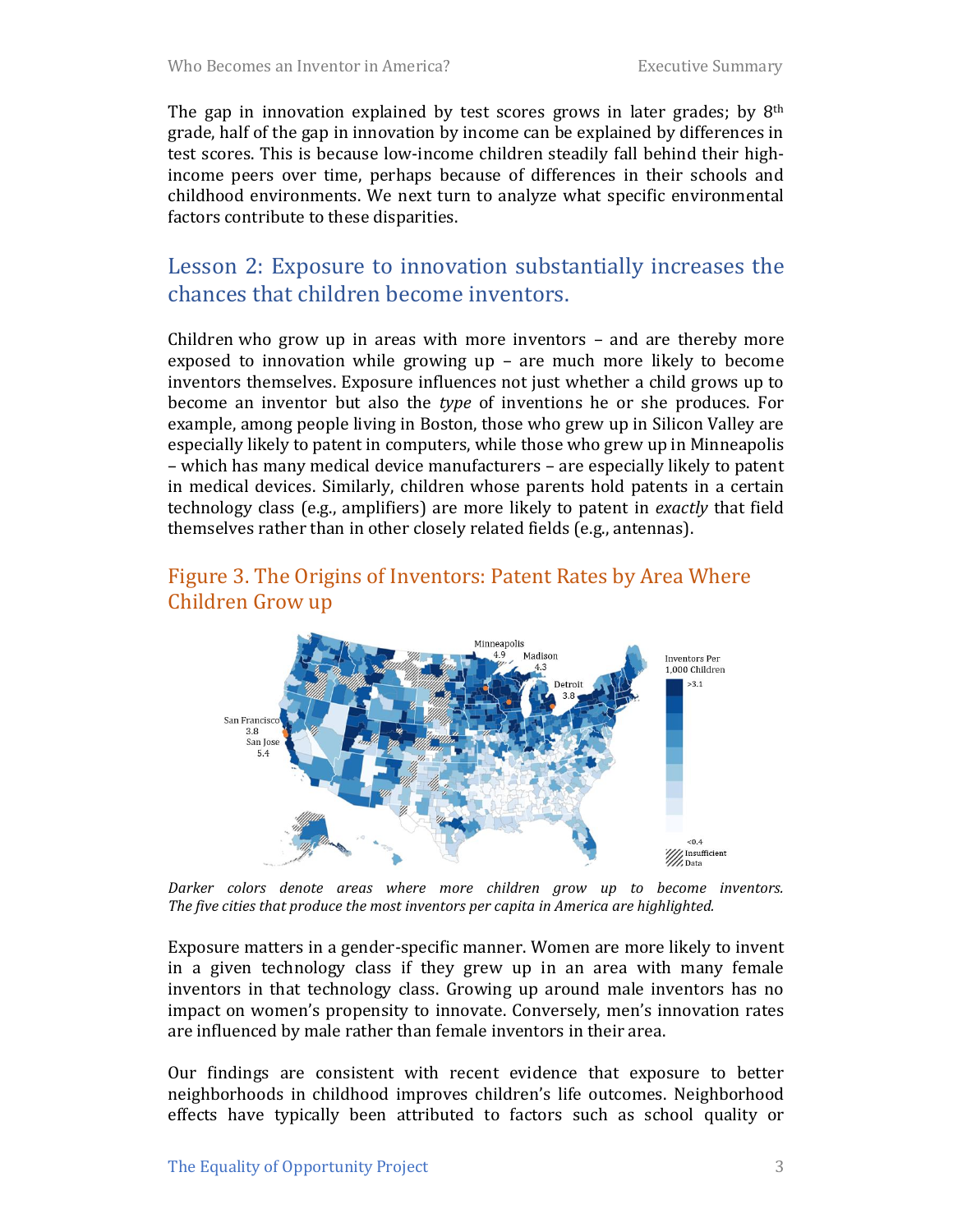residential segregation. Since it is implausible that some neighborhoods or schools prepare children to innovate in a single field, such as amplifiers, the exposure effects here are more likely to be driven by mechanisms such as mentoring, transmission of information, and networks.

Children from low-income families, minorities, and women are less likely to have such exposure through their families and neighborhoods, helping explain

why they have significantly lower rates of innovation. For example, our estimates imply that if girls were as exposed to female inventors as boys are to male inventors, the gender gap in innovation would fall by half.

Stepping forward in children's lives, we find that innovation rates vary widely across colleges, but students from low- and high-income families at the most innovative colleges (e.g., MIT) patent at *If girls were exposed to female inventors during childhood at the same rate that boys are to male inventors, the gender gap in innovation would fall by half.*

relatively similar rates. This finding reinforces the view that factors that affect children *before* they enter the labor market, such as childhood environment and exposure to innovation, drive much of the gaps in innovation we uncovered. 2

# Lesson 3: Star inventors earn more than \$1 million per year, suggesting that further increasing financial incentives or reducing tax rates may have small effects on innovation.

The average patent holder earns approximately \$256,000 per year in his or her mid-forties. But the individuals who make discoveries that have the greatest scientific impact – i.e., those who produce the most highly-cited patents – earn more than \$1 million on average per year (Figure 4). Scientific progress is largely driven by a few star inventors who are highly compensated for their work by the market.



#### Figure 4. Inventors' Annual Incomes by Scientific Impact

 $\overline{\phantom{a}}$ 

<sup>2</sup> This result also weighs against the hypothesis that a lack of access to funding or an aversion to risk discourage low-income students from pursuing innovation, as those factors would generate gaps in innovation rates even among students attending the same college.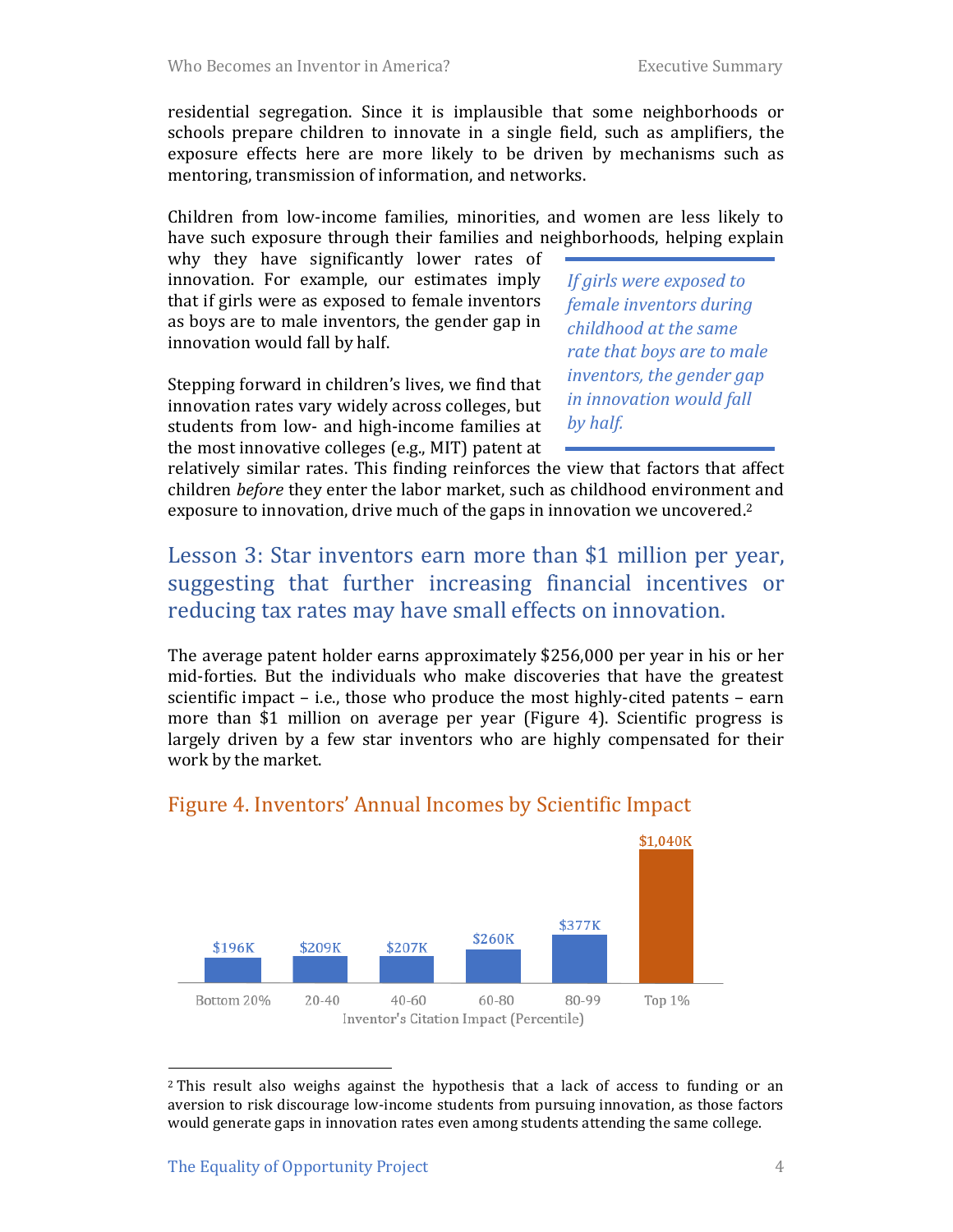Women, minorities, and individuals from low income families are as underrepresented among star inventors as they are among inventors as a whole. Given

our finding that innovation ability does not vary substantially across these groups, this result implies there are many "lost Einsteins" – people who would have had high-impact inventions had they become inventors – among the under-represented groups.

These findings suggest that changes in financial incentives (e.g., by reducing tax rates) have limited scope to increase innovation, for two reasons. First, changes in incentives affect only the small subset of individuals who have exposure to innovation. *There are many "lost Einsteins" – people who would have had highly impactful inventions had they been exposed to careers in innovation as children.*

Second, such policies are unlikely to influence the decisions of star inventors who matter most for economic growth. Star inventors - who typically earn more than \$1 million per year – would presumably be happy to work in their field even if they earned say \$950,000 instead of \$1 million per year.<sup>3</sup> We caution, however, that these predictions remain to be tested empirically and that taxes could potentially affect economic growth through other channels, for instance by changing the behavior of firms or other workers.

# Policy Implications

If women, minorities, and children from low-income families were to invent at the same rate as white men from high-income (top 20%) families, the rate of innovation in America would quadruple. Our findings therefore call for greater focus on policies that harness the under-utilized talent in these groups by providing them greater exposure to innovation. Such policies could range from mentoring programs to internships to interventions through social networks.

*Improving opportunities for upward mobility may increase innovation and economic growth*

l

Our analysis does not tell us which programs are most effective, but it does provide some guidance on how they should be targeted. Targeting exposure programs to children from under-represented groups who excel in math and science at early ages is likely to maximize their impacts. Furthermore, tailoring programs to participants' backgrounds may be valuable: for example, women are more influenced by female rather than male inventors.

More broadly, our results suggest that improving opportunities for disadvantaged children may be valuable not just to reduce disparities but also to spur greater innovation and growth.

<sup>3</sup> Even if people are uncertain about their chances of becoming a star when deciding whether to pursue innovation, tax changes are unlikely to have large effects. The payoffs to innovation are similar to a buying a lottery ticket. Most of the time one doesn't win (in which case tax rates don't matter), but sometimes one hits the jackpot and wins millions (in which case a slightly smaller payout won't reduce interest in buying a ticket by much).